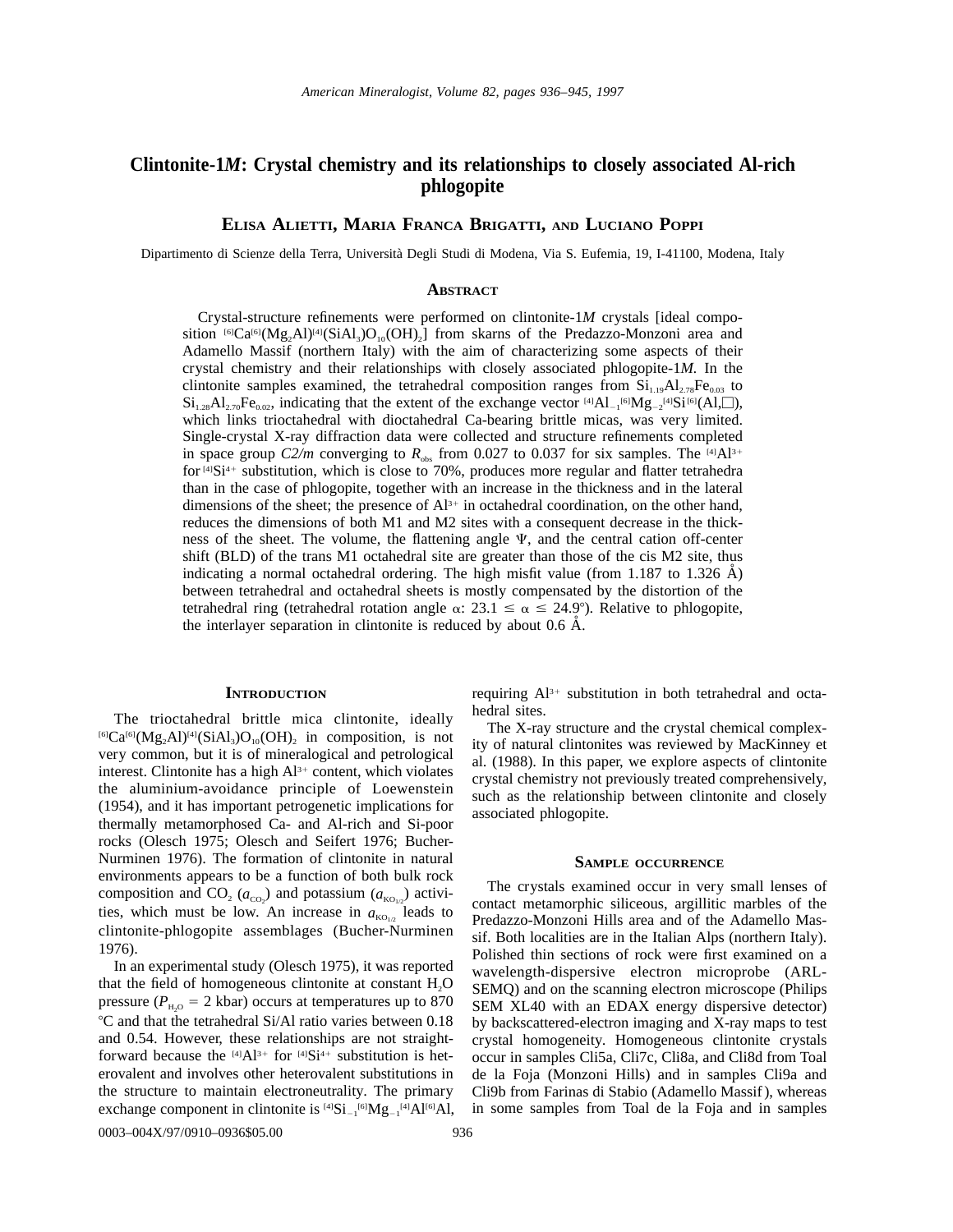|                                                                                            | Phl1a                                                                                                                                                                                                                                                                                                                                              | Phl1b                            | Phl <sub>2a</sub> | Phl3a     | Phl4a     |  |  |  |  |
|--------------------------------------------------------------------------------------------|----------------------------------------------------------------------------------------------------------------------------------------------------------------------------------------------------------------------------------------------------------------------------------------------------------------------------------------------------|----------------------------------|-------------------|-----------|-----------|--|--|--|--|
| Unit-cell parameters                                                                       |                                                                                                                                                                                                                                                                                                                                                    |                                  |                   |           |           |  |  |  |  |
| <i>a</i> (Å)                                                                               | 5.306(1)                                                                                                                                                                                                                                                                                                                                           | 5.309(2)                         | 5.305(2)          | 5.299(1)  | 5.307(2)  |  |  |  |  |
| b(A)                                                                                       | 9.135(3)                                                                                                                                                                                                                                                                                                                                           | 9.180(5)                         | 9.189(3)          | 9.179(2)  | 9.199(1)  |  |  |  |  |
| c(A)                                                                                       | 10.272(3)                                                                                                                                                                                                                                                                                                                                          | 10.291(4)                        | 10.286(3)         | 10.279(3) | 10.291(2) |  |  |  |  |
| $\beta$ ( $\degree$ )                                                                      | 100.01(2)                                                                                                                                                                                                                                                                                                                                          | 100.00(4)                        | 99.96(2)          | 99.90(2)  | 99.89(2)  |  |  |  |  |
| $V(\AA^3)$                                                                                 | 493.5                                                                                                                                                                                                                                                                                                                                              | 493.9                            | 493.9             | 492.5     | 494.9     |  |  |  |  |
| Tetrahedral and interlayer parameters                                                      |                                                                                                                                                                                                                                                                                                                                                    |                                  |                   |           |           |  |  |  |  |
| $\langle T-O \rangle$ (Å)                                                                  | 1.660                                                                                                                                                                                                                                                                                                                                              | 1.662                            | 1.663             | 1.666     | 1.661     |  |  |  |  |
| $\langle T\text{-}O\rangle_\text{bagal}$ $(\text{\AA})$                                    | 1.657                                                                                                                                                                                                                                                                                                                                              | 1.661                            | 1.662             | 1.663     | 1.663     |  |  |  |  |
| $T-O3(A)$                                                                                  | 1.667(2)                                                                                                                                                                                                                                                                                                                                           | 1.663(2)                         | 1.665(2)          | 1.673(3)  | 1.656(2)  |  |  |  |  |
| $V(\AA^3)$                                                                                 | 2.346                                                                                                                                                                                                                                                                                                                                              | 2.355                            | 2.359             | 2.371     | 2.352     |  |  |  |  |
| $\alpha$ (°)                                                                               | 10.2                                                                                                                                                                                                                                                                                                                                               | 10.7                             | 11.1              | 12.5      | 10.7      |  |  |  |  |
| $\tau$ ( $\circ$ )                                                                         | 110.1(1)                                                                                                                                                                                                                                                                                                                                           | 110.3(1)                         | 110.1(1)          | 109.6(1)  | 110.3(1)  |  |  |  |  |
| TAV $(^{\circ})^2$                                                                         | 0.48                                                                                                                                                                                                                                                                                                                                               | 0.89                             | 0.51              | 0.03      | 0.91      |  |  |  |  |
| $BLDT$ (%)                                                                                 | 0.261                                                                                                                                                                                                                                                                                                                                              | 0.086                            | 0.096             | 0.210     | 0.226     |  |  |  |  |
| $ELDT$ (%)                                                                                 | 0.515                                                                                                                                                                                                                                                                                                                                              | 0.551                            | 0.439             | 0.221     | 0.418     |  |  |  |  |
| Sheet thickness (Å)                                                                        | 2.253                                                                                                                                                                                                                                                                                                                                              | 2.257                            | 2.259             | 2.250     | 2.254     |  |  |  |  |
| Interlayer separation (A)                                                                  | 3.480                                                                                                                                                                                                                                                                                                                                              | 3.487                            | 3.484             | 3.515     | 3.481     |  |  |  |  |
|                                                                                            |                                                                                                                                                                                                                                                                                                                                                    | <b>Octahedral parameters</b>     |                   |           |           |  |  |  |  |
| $\langle M1-O \rangle$ (Å)                                                                 | 2.066                                                                                                                                                                                                                                                                                                                                              | 2.066                            | 2.067             | 2.067     | 2.072     |  |  |  |  |
| $\langle M2-O \rangle (\AA)$                                                               | 2.065                                                                                                                                                                                                                                                                                                                                              | 2.065                            | 2.064             | 2.066     | 2.070     |  |  |  |  |
| $V_{M1}$ (A <sup>3</sup> )                                                                 | 11.561                                                                                                                                                                                                                                                                                                                                             | 11.576                           | 11.571            | 11.542    | 11.668    |  |  |  |  |
| $V_{M2} (\AA^3)$                                                                           | 11.536                                                                                                                                                                                                                                                                                                                                             | 11.556                           | 11.514            | 11.351    | 11.644    |  |  |  |  |
| BLD <sub>M1</sub> (%)                                                                      | 0.644                                                                                                                                                                                                                                                                                                                                              | 0.639                            | 0.658             | 0.553     | 0.600     |  |  |  |  |
| $BLD_{M2}$ (%)                                                                             | 0.260                                                                                                                                                                                                                                                                                                                                              | 0.383                            | 0.305             | 0.326     | 0.514     |  |  |  |  |
| $ELD_{M1} (%)$                                                                             | 5.095                                                                                                                                                                                                                                                                                                                                              | 4.999                            | 5.116             | 5.435     | 4.845     |  |  |  |  |
| $ELDM2$ (%)                                                                                | 5.061                                                                                                                                                                                                                                                                                                                                              | 4.970                            | 5.041             | 5.190     | 4.816     |  |  |  |  |
| $\psi_{M1}$ (°)                                                                            | 58.99                                                                                                                                                                                                                                                                                                                                              | 58.92                            | 59.00             | 59.28     | 58.75     |  |  |  |  |
| $\psi_{M2}$ (°)                                                                            | 58.97                                                                                                                                                                                                                                                                                                                                              | 58.89                            | 58.93             | 59.06     | 58.74     |  |  |  |  |
| $e_y/e_{sM1}$                                                                              | 1.1074                                                                                                                                                                                                                                                                                                                                             | 1.1053                           | 1.1077            | 1.1147    | 1.1016    |  |  |  |  |
| $e_{\shortparallel}$ / $e_{\text{SM2}}$                                                    | 1.1068                                                                                                                                                                                                                                                                                                                                             | 1.1047                           | 1.1062            | 1.1095    | 1.1011    |  |  |  |  |
| OAV <sub>M1</sub> ( $\degree$ ) <sup>2</sup>                                               | 37.22                                                                                                                                                                                                                                                                                                                                              | 35.95                            | 37.87             | 42.55     | 33.67     |  |  |  |  |
| OAV <sub>M2</sub> $(^{\circ})^2$                                                           | 37.10                                                                                                                                                                                                                                                                                                                                              | 35.95                            | 37.42             | 39.55     | 34.12     |  |  |  |  |
| Sheet thickness (Å)                                                                        | 2.129                                                                                                                                                                                                                                                                                                                                              | 2.134                            | 2.130             | 2.112     | 2.149     |  |  |  |  |
| $\Delta_{TM}$ (Å)                                                                          | 0.580                                                                                                                                                                                                                                                                                                                                              | 0.585                            | 0.606             | 0.668     | 0.574     |  |  |  |  |
|                                                                                            |                                                                                                                                                                                                                                                                                                                                                    | <b>Crystal chemical formulas</b> |                   |           |           |  |  |  |  |
| Phl1a                                                                                      |                                                                                                                                                                                                                                                                                                                                                    |                                  |                   |           |           |  |  |  |  |
| PhI1b                                                                                      | ${}^{[4]}(Si_{2.74}Al_{1.26)}{}^{[6]}(Al_{0.24}Fe_{0.09}^{3+}Fe_{0.12}^{2+}Mg_{2.48}Mn_{0.01}Ti_{0.02})^{[12]}(Na_{0.04}K_{0.93})O_{9.99}[(OH)_{1.95}F_{0.06}]$<br>$[4] (Si_{2.65}Al_{1.35})^{[6]} (Al_{0.24}^-Fe_{0.7}^{3+}Fe_{0.11}^{2+}Mg_{2.55}Mn_{0.01}^{3+}Ti_{0.02}^{3})^{[12]} (Na_{0.04}^-K_{0.93}^-)O_{9.96}^-[(OH)_{1.95}^-F_{0.09}^-]$ |                                  |                   |           |           |  |  |  |  |
| Phl <sub>2a</sub>                                                                          |                                                                                                                                                                                                                                                                                                                                                    |                                  |                   |           |           |  |  |  |  |
| Phl3a                                                                                      | $^{[4]}(Si_{2.60}Al_{1.40})^{[6]}(Al_{0.18}Fe_{0.15}^{3+}Fe_{0.03}^{2+}Mg_{2.63}Ti_{0.01})^{[12]}(Na_{0.02}K_{0.95}Ba_{0.01})O_{9.93}[(OH)_{1.96}F_{0.11}]$<br>${}^{[4]}(Si_{2.50}Al_{1.50})^{[6]}(Al_{0.47}Fe_{0.15}^{3+}Fe_{0.07}^{2+}Mg_{2.23}Mn_{0.04}Ti_{0.01})^{[12]}(Na_{0.02}K_{0.95}Ba_{0.01})O_{10.02}[(OH)_{1.94}F_{0.04}]$             |                                  |                   |           |           |  |  |  |  |
| Phl4a                                                                                      | $^{[4]}(Si_{2.60}Al_{1.40})^{[6]}(Al_{0.20}Fe_{0.11}^{3+}Fe_{0.04}^{2+}Mg_{2.64}Mn_{0.01})^{[12]}(Na_{0.02}K_{0.90}Ca_{0.02}Ba_{0.02})O_{9.92}[(OH)_{2.02}F_{0.06}]$                                                                                                                                                                               |                                  |                   |           |           |  |  |  |  |
| Note: The definitions of the different parameters are reported in the footnote of Table 6. |                                                                                                                                                                                                                                                                                                                                                    |                                  |                   |           |           |  |  |  |  |

**TABLE 1.** Selected structural parameters and crystal chemical formulas of the Al-rich phlogopite crystals

from Toal del Mason (Monzoni Hills) X-ray maps of some mica crystals, polished parallel to [001] show two sets of distinct layers perpendicular to (001) whose composition corresponds to phlogopite and clintonite, respectively (Alietti 1996). These samples were not investigated further.

In samples Cli5a, Cli7c, Cli8a, and Cli8d clintonite occurs as a major green to dark-green replacement mineral in addition to spinel, fassaite, and calcite (Morandi et al. 1984). In samples Cli9a and Cli9b clintonite crystals occur as coarse, dark-green flakes with fassaitic pyroxene, olivine, calcite, spinel, chlorite, and andraditic garnet (Ulmer 1982).

Crystal chemical data on phlogopite crystals (referred to as Al-rich phlogopite: Phl1a, Phl1b, Phl2a, Phl3a, and Phl4a) have been published previously by Alietti et al. (1995) and are summarized in Table 1. Compared to the ideal phlogopite composition  $^{12}$ <sup>[K]</sup> $^{[6]}Mg_3$ <sup>[4]</sup> $(Si_3Al)O_{10}(OH)_2$ these crystals exhibit a large degree of  $[4]$ Al<sup>3+</sup> for  $[4]$ Si<sup>4+</sup> substitution, which is compensated primarily by  $[6]A]^{3+}$ 

(and or  $^{[6]}Fe^{3+}$ ) for  $^{[6]}Mg^{2+}$  substitutions (exchange vector  $^{[4]}Si_{-1}^{[6]}Mg_{-1}^{[4]}Al^{[6]}Al).$ 

#### **ANALYTICAL METHODS**

### **Chemical analysis**

The compositions of clintonite crystals were determined using an ARL-SEMQ wavelength-dispersive electron microprobe. Polished thin sections from about 30 rock samples and the crystals used for structure refinements were analyzed (Table 2). A minimum of 20 mica crystals were analyzed in each section, multiple point analyses being performed for each crystal to test for chemical homogeneity.

The variation in the composition of individual crystals selected for X-ray study was below 3% for  $Mg^{2+}$ , Al<sup>3+</sup>,  $Si<sup>4+</sup>$ , and Ca<sup>2+</sup> and typically below 2%. Accordingly, six to ten spot analyses were averaged to obtain the data in Table 2. No systematic chemical zoning was observed in crystals from the same rock sample.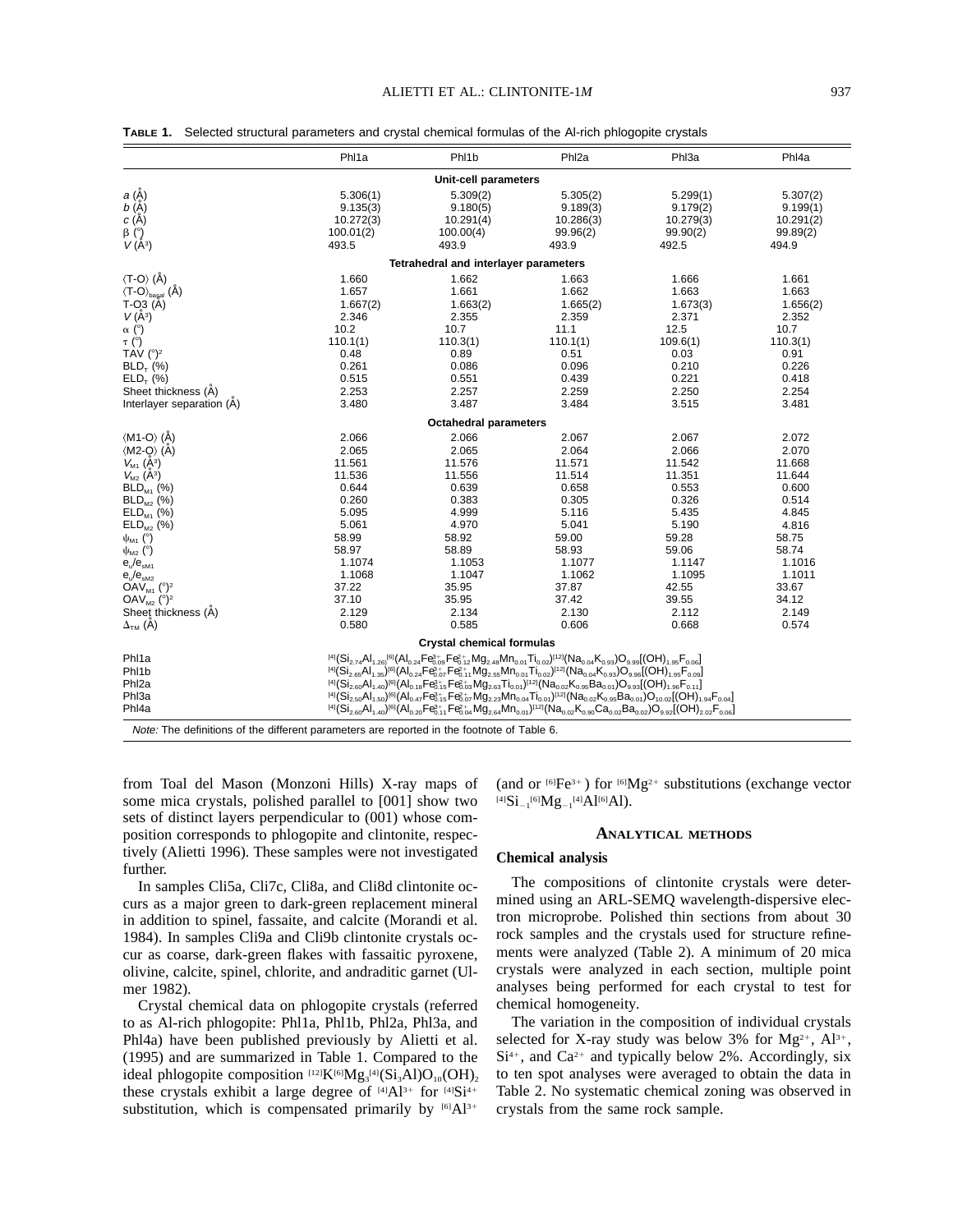**TABLE 2.** Averaged chemical composition, structural formulas, mean atomic number of octahedral and interlayer sites, and Al in tetrahedral sites

|                                      | Cli <sub>5a</sub> | Cli7c    | Cli <sub>8a</sub>          | Cli <sub>8d</sub>        | Cli9a   | Cli9b   |  |  |  |
|--------------------------------------|-------------------|----------|----------------------------|--------------------------|---------|---------|--|--|--|
|                                      |                   |          | Oxide (wt%)                |                          |         |         |  |  |  |
| SiO <sub>2</sub>                     | 17.05             | 16.74    | 17.84                      | 17.60                    | 16.87   | 18.08   |  |  |  |
| TiO <sub>2</sub>                     | 0.07              | 0.06     | 0.05                       | 0.07                     | 0.13    | 0.20    |  |  |  |
| $\mathsf{Al}_2\mathsf{O}_3$          | 41.38             | 41.00    | 42.31                      | 40.98                    | 41.31   | 40.10   |  |  |  |
| $Fe_{2}O_{3}$                        | 0.66              | 0.33     | b.d.t.                     | b.d.t.                   | 0.50    | 0.41    |  |  |  |
| FeO                                  | 1.79              | 3.70     | 2.47                       | 2.29                     | 2.65    | 2.65    |  |  |  |
| MqO                                  | 20.98             | 20.21    | 19.91                      | 21.09                    | 20.57   | 20.89   |  |  |  |
| MnO                                  | 0.05              | b.d.t.   | b.d.t.                     | b.d.t.                   | b.d.t.  | b.d.t.  |  |  |  |
| CaO                                  | 13.04             | 13.00    | 12.64                      | 12.85                    | 12.88   | 12.55   |  |  |  |
| BaO                                  | 0.05              | b.d.t.   | b.d.t.                     | b.d.t.                   | b.d.t.  | b.d.t.  |  |  |  |
| Na <sub>2</sub> O                    | 0.10              | 0.10     | 0.14                       | 0.15                     | 0.03    | 0.10    |  |  |  |
| K,O                                  | 0.01              | b.d.t.   | 0.01                       | b.d.t.                   | 0.01    | b.d.t.  |  |  |  |
| H,O                                  | 4.20              | 4.38     | 4.20                       | 4.20                     | 4.20    | 4.20    |  |  |  |
| F                                    | 0.63              | 0.48     | 0.42                       | 0.77                     | 0.85    | 0.83    |  |  |  |
| Sum                                  | 100.01            | 100.00   | 99.99                      | 100.00                   | 100.00  | 100.01  |  |  |  |
|                                      |                   |          | Structural formulas (apfu) |                          |         |         |  |  |  |
| Si                                   | 1.20              | 1.19     | 1.25                       | 1.24                     | 1.19    | 1.28    |  |  |  |
| Al                                   | 2.76              | 2.79     | 2.75                       | 2.76                     | 2.78    | 2.70    |  |  |  |
| $Fe3+$                               | 0.04              | 0.02     |                            |                          | 0.03    | 0.02    |  |  |  |
| Sum                                  | 4.00              | 4.00     | 4.00                       | 4.00                     | 4.00    | 4.00    |  |  |  |
| Al                                   | 0.68              | 0.64     | 0.76                       | 0.65                     | 0.67    | 0.63    |  |  |  |
| $Fe2+$                               | 0.11              | 0.22     | 0.15                       | 0.13<br>2.22             | 0.16    | 0.16    |  |  |  |
| Ma                                   | 2.21              | 2.14     | 2.09                       |                          | 2.17    | 2.20    |  |  |  |
| Ti                                   |                   | $\equiv$ |                            | $\overline{\phantom{0}}$ | 0.01    | 0.01    |  |  |  |
| Sum                                  | 3.00              | 3.00     | 3.00                       | 3.00                     | 3.01    | 3.00    |  |  |  |
| Na                                   | 0.01              | 0.01     | 0.02                       | 0.02                     |         | 0.01    |  |  |  |
| Сa                                   | 0.99              | 0.99     | 0.95                       | 0.97                     | 0.98    | 0.95    |  |  |  |
| Sum                                  | 1.00              | 1.00     | 0.97                       | 0.99                     | 0.98    | 0.96    |  |  |  |
| OН                                   | 1.98              | 2.07     | 1.97                       | 1.97                     | 1.98    | 1.98    |  |  |  |
| F                                    | 0.14              | 0.11     | 0.09                       | 0.17                     | 0.19    | 0.18    |  |  |  |
| O                                    | 9.88              | 9.82     | 9.94                       | 9.86                     | 9.83    | 9.84    |  |  |  |
| Sum                                  | 12.00             | 12.00    | 12.00                      | 12.00                    | 12.00   | 12.00   |  |  |  |
| Mean atomic number (e <sup>-</sup> ) |                   |          |                            |                          |         |         |  |  |  |
| $M1_{Xref}$                          | 13.0(1)           | 13.4(1)  | 13.2(1)                    | 12.7(1)                  | 13.0(1) | 12.6(1) |  |  |  |
| $M2_{Xref}$                          | 12.6(1)           | 13.3(1)  | 12.9(1)                    | 13.0(1)                  | 13.1(1) | 13.0(1) |  |  |  |
| $(M1 +$                              |                   |          |                            |                          |         |         |  |  |  |
| $2M2)_{Xref}$                        | 38.2              | 40.0     | 39.0                       | 38.7                     | 39.2    | 38.6    |  |  |  |
| $(M1 +$                              |                   |          |                            |                          |         |         |  |  |  |
| $(M2)_{E PMA}$                       | 38.2              | 39.7     | 38.9                       | 38.5                     | 39.1    | 39.0    |  |  |  |
| $A_{Xref}$                           | 19.8(1)           | 19.8(1)  | 19.1(1)                    | 19.4(1)                  | 19.4(1) | 19.1(1) |  |  |  |
| $\mathsf{A}_{\mathsf{EPMA}}$         | 19.9              | 19.9     | 19.2                       | 19.6                     | 19.6    | 19.1    |  |  |  |
| Tetrahedral AI occupancies (%)       |                   |          |                            |                          |         |         |  |  |  |
| Xref*                                | 71.6              | 78.2     | 73.5                       | 73.9                     | 79.5    | 69.3    |  |  |  |
| <b>EPMA</b>                          | 70.0              | 70.3     | 68.8                       | 69.0                     | 70.2    | 68.0    |  |  |  |

*Note:* Xref = X-ray refinement; EPMA = electron microprobe; b.d.t. = below detection threshold.

\* Following the algorithms of Alberti and Gottardi (1988).

The F determination was obtained following the procedures of Foley (1989); Cl was below the detection limit. X-ray counts were converted into oxide weight percentages using the  $\varphi(\rho Z)$  algorithm of Pouchou and Pichoir (1991).

Analyses of  $(OH)^-$  and Fe<sup>2+</sup> were performed on crystals taken from the same sample from which the crystal was taken for structure refinement;  $(OH)^-$  was determined by thermogravimetric analysis in Ar gas to prevent Fe oxidation (Seiko 5200 thermal analyzer; heating rate of 10 °C/min; flow rate 200 mL/min), and Fe<sup>2+</sup> by a semimicrovolumetric method (Meyrowitz 1970). The structural formulas (Table 2) were calculated on  $O_{12-x-y}$  $2OHxFy$ . The Fe<sup>3+</sup> was assigned to the tetrahedral site following the suggestion of Annersten and Olesch (1978), Joswig et al. (1986), and MacKinney et al.  $(1988)$ , on the basis of Mössbauer spectra results. These authors indicated a strong preference for the tetrahedral site of  $Fe^{3+}$  over  $Al^{3+}$  owing to clintonite's large tetrahedral site.

# **Single-crystal X-ray data collection and structure refinement**

Most crystals selected from rock samples that did not display zoning were extracted by crushing and grinding small fragments. In general, crystal quality was low and in some cases [310] twinning or polytype mixtures (1*M*  $1 + 1 M<sub>a</sub>$  and  $1 M + 2 M<sub>1</sub>$ ) were present. These features were determined by a precession or Weissenberg photograph and transmission electron microscopy. Crystals were selected by precession methods for cell dimension and intensity data despite streaking due to reflections in the  $\omega$ direction in the low- $\theta$  region. For the six crystals selected, the absence of  $h + k \neq 2n$  reflections confirmed the *C*centered unit cell, whereas the intensity distribution along rows [13*l*] and [02*l*] indicated a 1*M* polytype (space group *C2/m*) (Bailey 1988).

Crystals Cli5a, Cli7c, Cli8a, Cli9a, and Cli9b were mounted on an automated CAD4 (Enraf-Nonius) singlecrystal X-ray diffractometer (Mo $K\alpha$ ,  $\lambda = 0.71073$  Å, graphite-monochromatized radiation, operating at 52 kV and 40 mA). Cell dimensions were determined using the 20 values for 25 centered reflections with  $10^{\circ} \le \theta \le 25^{\circ}$ (Table 3). Intensities were collected in the  $\theta$  range 1.5–

**TABLE 3.** Unit cell dimensions and details of the X-ray data collection and structure refinement of clintonite crystals

| Sample             | Dimensions (mm)                                                                             | $N_{\rm obs}$ | $R_{\text{sym}}$<br>$(\times 100)$ | $R_{\rm obs}$<br>$(\times 100)$ | a(A)     | $b(\AA)$ | c(A)     | $\beta$ (°) | $V(\AA^3)$ |
|--------------------|---------------------------------------------------------------------------------------------|---------------|------------------------------------|---------------------------------|----------|----------|----------|-------------|------------|
| Cli <sub>5a</sub>  | $0.21 \times 0.12 \times 0.03$                                                              | 620           | 2.25                               | 3.49                            | 5.200(1) | 9.005(2) | 9.795(2) | 100.24(2)   | 451.4      |
| Cli7c              | $0.32 \times 0.27 \times 0.03$                                                              | 536           | 1.12                               | 3.73                            | 5.198(1) | 9.006(1) | 9.796(1) | 100.21(1)   | 451.3      |
| Cli8a              | $0.18 \times 0.09 \times 0.03$                                                              | 568           | 2.20                               | 3.11                            | 5.194(1) | 8.995(2) | 9.788(2) | 100.23(2)   | 450.0      |
| Cli <sub>8d</sub>  | $0.18 \times 0.09 \times 0.02$                                                              | 499           | 2.60                               | 3.18                            | 5.203(1) | 9.026(2) | 9.811(1) | 100.27(1)   | 453.4      |
| Cli9a              | $0.48 \times 0.42 \times 0.04$                                                              | 513           | 1.92                               | 3.29                            | 5.192(2) | 9.003(2) | 9.794(2) | 100.17(2)   | 450.6      |
| Cli <sub>9</sub> b | $0.27 \times 0.06 \times 0.03$                                                              | 493           | 1.75                               | 2.70                            | 5.202(1) | 9.005(2) | 9.816(2) | 100.30(1)   | 452.4      |
| Note: $R_{sym}$    | $\sum_{hkl}\sum_{i=1}^{N} I_{hkl_{i}} $<br>$- I_{hkl}$<br>$\sum_{hkl}\sum_{i=1}^{N}I_{hkl}$ |               |                                    |                                 |          |          |          |             |            |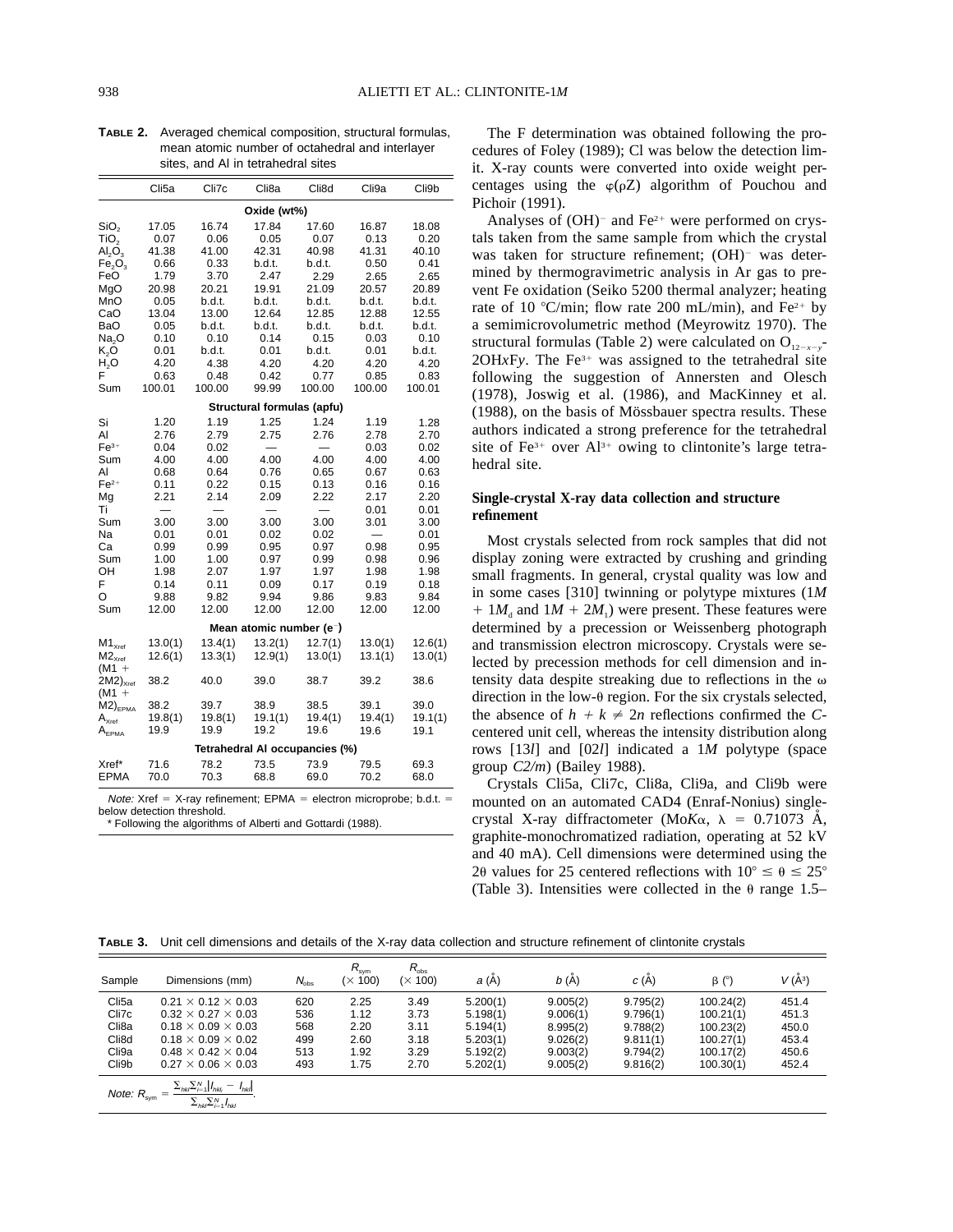|                                           | Cli <sub>5a</sub> | Cli7c    | Cli <sub>8a</sub> | Cli8d    | Cli9a    | Cli9b    |
|-------------------------------------------|-------------------|----------|-------------------|----------|----------|----------|
| T-01                                      | 1.733(2)          | 1.743(2) | 1.736(2)          | 1.737(2) | 1.751(2) | 1.728(2) |
| T-02                                      | 1.733(2)          | 1.746(2) | 1.735(2)          | 1.737(2) | 1.736(3) | 1.728(2) |
| $T-O2'$                                   | 1.732(2)          | 1.745(3) | 1.739(2)          | 1.734(2) | 1.756(3) | 1.730(2) |
| T-03                                      | 1.727(2)          | 1.732(2) | 1.720(2)          | 1.733(2) | 1.751(2) | 1.714(2) |
| $\langle T$ -O $\rangle$                  | 1.731             | 1.742    | 1.732             | 1.735    | 1.749    | 1.725    |
| M <sub>1</sub> -O <sub>3</sub> $\times$ 4 | 2.046(2)          | 2.035(2) | 2.046(2)          | 2.048(2) | 2.032(2) | 2.059(2) |
| M <sub>1</sub> -O <sub>4</sub> $\times$ 2 | 2.011(3)          | 2.021(3) | 2.008(3)          | 2.016(3) | 2.023(4) | 2.009(3) |
| $\langle M1-O \rangle$                    | 2.034             | 2.030    | 2.033             | 2.037    | 2.029    | 2.042    |
| $M2-O3 \times 2$                          | 2.008(2)          | 2.012(3) | 2.010(2)          | 2.009(2) | 2.006(3) | 2.009(2) |
| $M2-O3' \times 2$                         | 2.031(2)          | 2.034(2) | 2.033(2)          | 2.030(2) | 2.015(2) | 2.040(2) |
| M2-O4 $\times$ 2                          | 2.022(2)          | 2.034(3) | 2.027(2)          | 2.028(2) | 2.052(3) | 2.014(2) |
| $\langle M2-O \rangle$                    | 2.020             | 2.027    | 2.023             | 2.022    | 2.024    | 2.021    |
| A-O1 $\times$ 2                           | 3.565(3)          | 3.580(4) | 3.573(3)          | 3.570(4) | 3.618(4) | 3.554(3) |
| A-O1' $\times$ 2                          | 2.432(3)          | 2.410(4) | 2.421(3)          | 2.433(3) | 2.399(4) | 2.449(3) |
| A-O2 $\times$ 4                           | 3.559(2)          | 3.588(3) | 3.571(2)          | 3.560(2) | 3.595(3) | 3.554(2) |
| A-O2' $\times$ 4                          | 2.432(2)          | 2.406(3) | 2.415(2)          | 2.436(2) | 2.396(3) | 2.442(2) |
| $\langle A-O \rangle_{\text{inner}}$      | 2.432             | 2.407    | 2.417             | 2.435    | 2.397    | 2.444    |
| $\langle A-O \rangle$ <sub>outer</sub>    | 3.561             | 3.585    | 3.572             | 3.563    | 3.603    | 3.554    |
| $\Delta$ (A-O)                            | 1.129             | 1.178    | 1.155             | 1.128    | 1.206    | 1.110    |

**TABLE 5.** Selected bond lengths ( $\hat{A}$ ) from structure refinement of clintonite crystals

**TABLE 6.** Selected tetrahedral, octahedral, and interlayer parameters derived from structure refinements of clintonite crystals

|                                                                                                                               | Cli <sub>5a</sub> | Cli7c    | Cli <sub>8a</sub>             | Cli <sub>8d</sub> | Cli9a    | Cli9b    |
|-------------------------------------------------------------------------------------------------------------------------------|-------------------|----------|-------------------------------|-------------------|----------|----------|
|                                                                                                                               |                   |          | <b>Tetrahedral parameters</b> |                   |          |          |
| $\alpha$ (°)                                                                                                                  | 23.4              | 24.4     | 23.9                          | 23.4              | 24.9     | 23.1     |
| $\Delta z$ (Å)                                                                                                                | 0.0037            | 0.0019   | 0.0070                        | 0.0117            | 0.0272   | 0.0063   |
| $\tau$ (°)                                                                                                                    | 109.2(1)          | 109.2(1) | 109.2(1)                      | 109.4(1)          | 108.9(1) | 109.3(1) |
| TAV $(^{\circ})^2$                                                                                                            | 0.1               | 0.1      | 0.1                           | 0.0               | 0.5      | 0.1      |
| <b>TQE</b>                                                                                                                    | 1.0000            | 1.0001   | 1.0001                        | 1.0000            | 1.0001   | 1.0001   |
| $V_T$ (Å <sup>3</sup> )                                                                                                       | 2.663             | 2.710    | 2.667                         | 2.680             | 2.743    | 2.636    |
| $BLDT$ (%)                                                                                                                    | 0.127             | 0.276    | 0.368                         | 0.094             | 0.356    | 0.323    |
| $ELDT$ (%)                                                                                                                    | 0.233             | 0.334    | 0.441                         | 0.122             | 0.316    | 0.321    |
|                                                                                                                               |                   |          | <b>Octahedral parameters</b>  |                   |          |          |
| $\psi_{M1}$ (°)                                                                                                               | 59.05             | 58.76    | 58.80                         | 59.08             | 58.79    | 59.01    |
| $\psi_{M2}$ (°)                                                                                                               | 58.81             | 58.70    | 58.63                         | 58.82             | 58.71    | 58.65    |
| $e_{\rm sM1}$ (A)                                                                                                             | 2.7242            | 2.7293   | 2.7318                        | 2.7276            | 2.7260   | 2.7363   |
| $e_{\text{sm2}}$ (A)                                                                                                          | 2.7136            | 2.7266   | 2.7243                        | 2.7162            | 2.7226   | 2.7206   |
|                                                                                                                               | 3.0220            | 3.0066   | 3.0128                        | 3.0273            | 3.0055   | 3.0325   |
| $\begin{array}{c} \mathsf{e}_\mathsf{uM1} \ (\AA) \\ \mathsf{e}_\mathsf{uM2} \ (\AA) \\ \mathsf{OQE}_\mathsf{M1} \end{array}$ | 2.9929            | 2.9992   | 2.9920                        | 2.9964            | 2.9964   | 2.9890   |
|                                                                                                                               | 1.0119            | 1.0101   | 1.0106                        | 1.0120            | 1.0103   | 1.0119   |
| OQE <sub>M2</sub>                                                                                                             | 1.0108            | 1.0100   | 1.0098                        | 1.0108            | 1.0101   | 1.0103   |
| OAV <sub>M1</sub> $(^{\circ})^2$                                                                                              | 38.7              | 33.5     | 34.4                          | 39.0              | 34.1     | 38.25    |
| OAV <sub>M2</sub> $(^{\circ})^2$                                                                                              | 35.7              | 32.9     | 32.5                          | 35.7              | 33.0     | 34.0     |
| $V_{M1} (\AA^3)$                                                                                                              | 11.028            | 10.992   | 11.037                        | 11.077            | 10.964   | 11.159   |
| $V_{M2} (\AA^3)$                                                                                                              | 10.817            | 10.937   | 10.885                        | 10.852            | 10.896   | 10.840   |
| $BLDM1$ (%)                                                                                                                   | 0.768             | 0.294    | 0.829                         | 0.689             | 0.204    | 1.097    |
| $BLDM2$ (%)                                                                                                                   | 0.401             | 0.469    | 0.446                         | 0.435             | 0.914    | 0.632    |
| $ELD_{M1} (%)$                                                                                                                | 5.183             | 4.834    | 4.891                         | 5.208             | 4.877    | 5.134    |
| $ELD_{M2}$ (%)                                                                                                                | 4.895             | 4.760    | 4.683                         | 4.868             | 4.787    | 4.701    |
|                                                                                                                               |                   |          | <b>Sheet thickness</b>        |                   |          |          |
| Tetrahedral (Å)                                                                                                               | 2.319             | 2.316    | 2.309                         | 2.329             | 2.311    | 2.317    |
| Octahedral (A)                                                                                                                | 2.092             | 2.106    | 2.107                         | 2.094             | 2.102    | 2.103    |
| Interlayer (A)                                                                                                                | 2.909             | 2.902    | 2.908                         | 2.902             | 2.916    | 2.921    |
| $\Delta_{\text{\tiny TM}}$ (Å)                                                                                                | 1.225             | 1.280    | 1.244                         | 1.224             | 1.326    | 1.187    |

*Notes:*  $\alpha$  (tetrahedral rotation angle) =  $\Sigma_{\beta=1}^{\beta} \alpha_i/6$  where  $\alpha_i = |120^{\circ} - \phi_i/2$  and where  $\phi_i$  is the angle between basal edges of neighboring tetrahedra articulated in the ring.  $\Delta z = [Z_{\text{O}_{\text{assall}}}]_{\text{max}} - Z_{$ undistorted tetrahedron whose volume is equal to that of the distorted tetrahedron with bond length / (Robinson et al. 1971).  $\psi$  (octahedral flattening angle) =  $\cos^{-1}$ [octahedral thickness/(2(M-O))] (Donnay et al. 1964).  $e_u$ ,  $e_s$  = mean lengths of unshared and shared edges, respectively (Toraya 1981). OQE (octahedral quadratic elongation)  $\Sigma_{l=1}^6 (l_l/l_0)^2/6$  where  $l_0$  is the center to vertex distance for an undistorted octahedron whose volume is equal to that of the distorted octahedron whose volume is equal to tha

BLD = (bond length distortion) 
$$
\frac{100}{2n} \sum_{i=1}^{n} \frac{1}{(x - 0)_i} \frac{1}{(x - 0)_i}
$$

where n is the number of bonds and  $(X-0)$  the central cation – oxygen length (Renner and Lehmann 1986).

100  $\text{ELD} = \text{(edge length distortion)} \frac{100}{n} \sum_{i=1}^{n} \frac{|(O - O_i) - ((\overline{O} - O))|}{(\overline{O} - O_i)}$ %

where n is the number of bonds and (O-O) the polyedron edge length (Renner and Lehmann 1986).  $\Delta_{TM}$  (dimensional misfit) =  $2\sqrt{3}$  (O-O)<sub>basal</sub> -  $3\sqrt{2}$  $(2\langle M2-O \rangle + \langle M1-O \rangle)/3$  (Toraya 1981).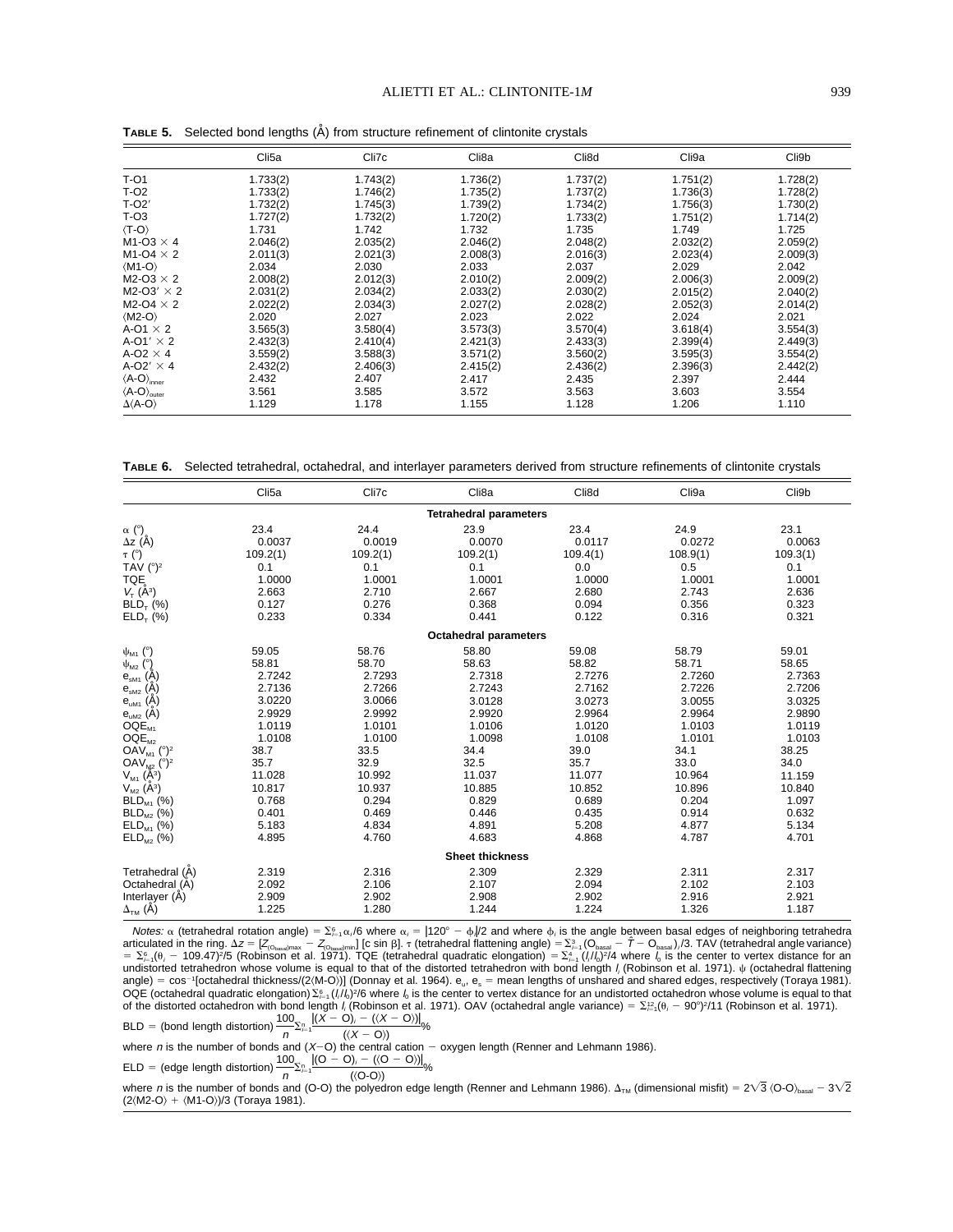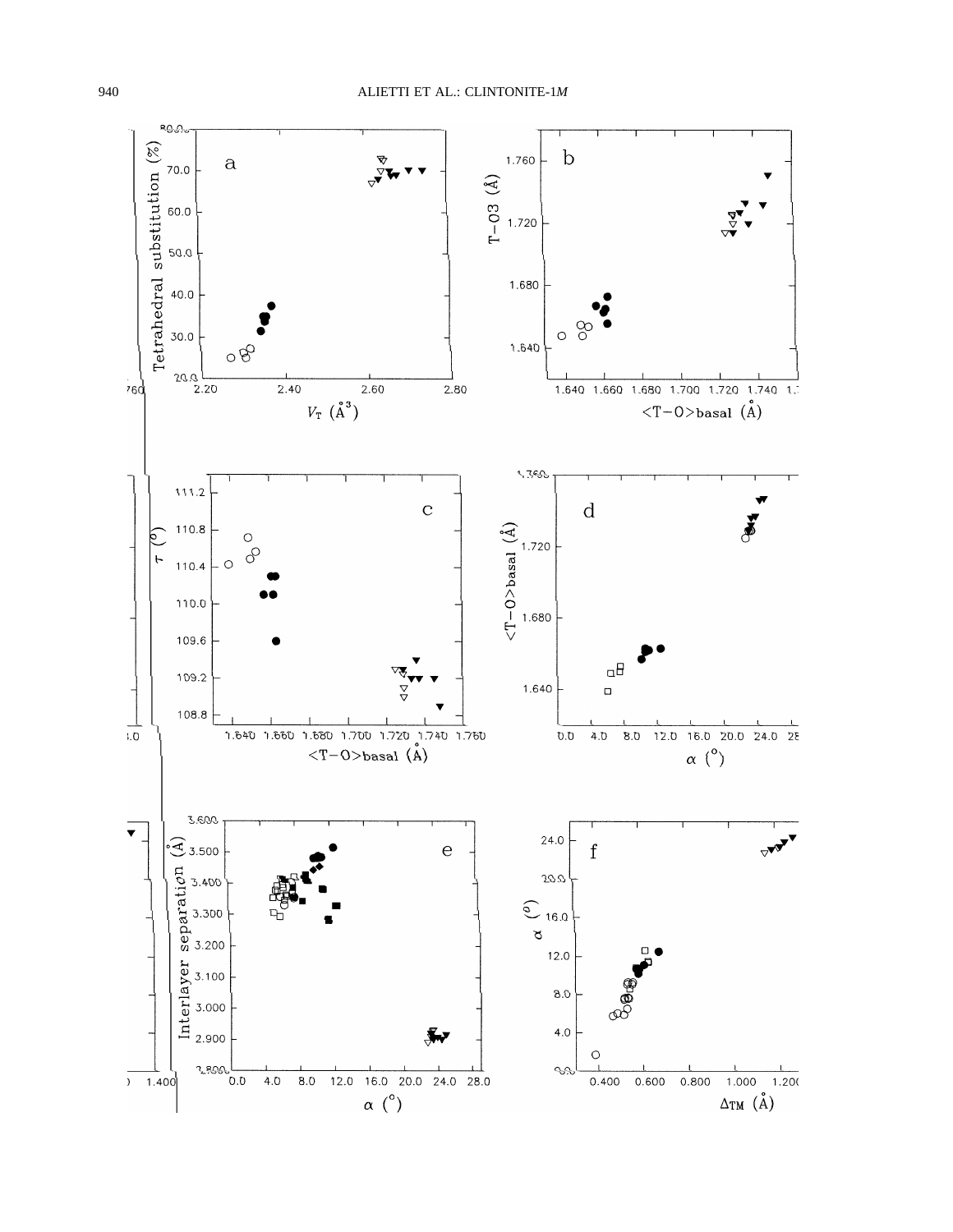$35^{\circ}$  ( $-1 \leq h \leq 8$ ;  $-14 \leq k \leq 14$ ;  $-15 \leq l \leq 15$ ) using the  $\omega$  scan mode (scan rate 1°/min; scan window 2–4°).

The unit-cell parameters and intensity data of crystal Cli8d were obtained using a Siemens rotating-anode automated four-circle X-ray diffractometer (Mo*K*a graphite monochromatized radiation,  $\lambda = 0.71073$  Å, operating at 52 kV, 140 mA) and X-SCANS software (Siemens 1993). Cell parameters were determined by least-squares refinement of 40 medium-high angle reflections. Intensities were collected in the 20 range  $3-60^{\circ}$  ( $-1 \leq h \leq 7$ ;  $-12$  $\leq k \leq 12$ ;  $-13 \leq l \leq 13$ ), using the  $\omega$  scan mode and a window width of  $1.7^\circ$ . For all crystals, X-ray intensity data were corrected for Lorentz and polarization effects and for absorption using  $\Psi$  scans (North et al. 1968). The intensity data of symmetrically equivalent reflections were averaged, the resulting discrepancy factor  $(R_{\rm sym})$  being in the range  $0.011 \le R_{sym} \le 0.026$  (Table 3).

The structure refinements used a full-matrix leastsquares procedure; reflections with  $I \geq 5$   $\sigma_{I}$  (Ungaretti 1980; Ungaretti et al. 1983) were used with the ORFLS program (Busing et al. 1962) and starting with positional and displacement parameters of Ertsberg clintonite (MacKinney et al. 1988) in the space group *C2/m.* The mean atomic number at each site (Table 2) were determined by assigning two scattering curves  $f_1$  and  $f_2$ , and refining the occupancy factor  $xf$  with the constraint  $(xf_1)$  $+xf<sub>2</sub> = 1$ ). The atomic scattering curves were taken from the *International Tables for X-ray Crystallography* (Ibers and Hamilton 1974) and from Tokonami (1965). Fully ionized scattering factors were used for the nontetrahedral cations, whereas both neutral and ionized scattering factors were used for tetrahedral and anion sites (Brigatti and Davoli 1990). The starting scattering factors were a composite of 50%  $Al^{3+}$  and 50%  $Mg^{2+}$  vs. Fe<sup>2+</sup> for M1 sites,  $Al^{3+}$  vs.  $Mg^{2+}$  for M2 sites,  $Ca^{2+}$  for the interlayer site, O vs.  $O^{2-}$  for the anion sites and a composite of 50% Si and 50% Al vs. 50%  $Si^{4+}$  and 50% Al<sup>3+</sup> for the tetrahedral sites. In the last phase of anisotropic refinement, scattering curves appropriate to the composition were applied and, at the final step, a difference-Fourier  $(\Delta F)$  synthesis was calculated. The standard deviation of the  $\Delta F$  peak, using the equation of Lipson and Cochran (1953), ranged from 0.04 to 0.09  $e/\AA$ <sup>3</sup>.

Examination of the final  $\Delta F$  map for samples Cli5a, Cli8a, Cli9a, and Cli9b showed a peak above background  $(\geq 3\sigma)$ , indicating a reasonable O-H bond length (0.86–

←

 $0.94$  Å), located in the proximity of the O4 atom (atomic coordinates  $x/a \approx 0.08$ ;  $y/b \approx 0.52$ ;  $z/c \approx 0.30$ ; peak heights  $0.8-0.9$  e/ $\AA$ <sup>3</sup>), which shows that the OH vector is nearly parallel to *c*\*.

Because of the relatively high discrepancy factor  $(R_{obs})$  $= 0.037$ ) for crystal Cli7c, structural refinement in the non-centrosymmetric *C2* and *Cm* space groups was attempted using reflections with  $I \geq 2 \sigma$  (Schomaker and Marsh 1979). However, as suggested by Marsh (1986) we report the structure refinement in the centrosymmetric space group because the results do not indicate clearly the ordering between  $Si^{4+}$  and  $Al^{3+}$  cations, or between  $(OH)^-$  and  $F^-$  anions.

Crystallographic coordinates and displacement parameters are listed in Table 41 ; relevant bond distances are shown in Table 5; selected tetrahedral, octahedral and interlayer parameters are reported in Table 6, and mean atomic numbers of cation sites, as estimated by structure refinements (Xref) and electron probe microanalyses (EPMA), are reported and compared in Table 2. Observed and calculated structure factors are given in Table 7<sup>1</sup>.

### **CHEMICAL VARIATIONS**

The clintonite samples examined (Table 2) have a remarkably consistent composition with few substitutions outside the CaO-MgO-Al<sub>2</sub>O<sub>3</sub>-SiO<sub>2</sub> system; the K<sub>2</sub>O +  $Na<sub>2</sub>O + BaO$  totals are below 0.16 wt% (0.02 apfu). The main octahedral substituent is FeO, ranging from 1.79 wt% (0.11 apfu) to 3.70 wt% (0.22 apfu), while the tetrahedral composition ranges from  $Si<sub>1,19</sub>Al<sub>2.78</sub>Fe<sub>0.03</sub>$  to  $Si<sub>1.28</sub>Al<sub>2.70</sub>Fe<sub>0.02</sub>$ . These Al, Si limits approach the ideal  $SiAl<sub>3</sub>$  ratio and agree with those expected for natural clintonite (Takéuchi and Sadanaga 1959; 1966; Guggenheim 1984; Joswig et al. 1986; MacKinney et al. 1988). These results indicate that the extent of the exchange vector  $[4]$ Al<sub>-1</sub><sup>[6]</sup>Mg<sub>-2</sub><sup>[4]</sup>Si<sup>[6]</sup>(Al, $\Box$ ), which links trioctahedral with dioctahedral Ca-bearing brittle micas, was very limited. The exchange vector  $^{[4]}Si_{-1}^{[6]}Mg_{-1}^{[4]}Al^{[6]}Al$  was also found to be limited for phlogopite samples from the same area. Taking into account the ideal phlogopite composition, ho-

clintonite (Joswig et al. 1986; MacKinney et al. 1988); open circles 5 phlogopite (Hazen and Burnham 1973; Joswig 1972; Takeda and Morosin 1975; MacCauley et al. 1973); open squares 5 biotite (Brigatti and Davoli 1990; Brigatti et al. 1991; Bigi et al. 1993; Brigatti and Poppi 1993) filled squares  $=$  kinoshitalite, Ba-rich biotite and Ba-rich phlogopite (Kato et al. 1979; Guggenheim and Kato 1984; Brigatti and Poppi 1993); diamonds  $=$ ferriphlogopite (Brigatti et al. 1996).

<sup>1</sup> For a copy of Tables 4 and 7, order Document AM-97-647 from the Business Office, Mineralogical Society of America, 1015 Eighteenth Street NW, Suite 601, Washington, DC 20036, U.S.A. Please remit \$5.00 in advance. Deposit items may also be available on the American Minerologist web site, refer to inside back cover of a current issue for web address.

**FIGURE 1.** (**a**) The percentage of tetrahedral Al for Si substitution vs. tetrahedral volume  $(V_T)$ ; (**b**) tetrahedral cation-apical oxygen bond length (T-O3) vs. the mean basal T-O ( $\langle T-O \rangle_{\text{basal}}$ ) bond length; (c) tetrahedral flattening angle  $(\tau)$  vs.  $\langle T-O \rangle$  basal; (**d**)  $\langle T-O \rangle_{\text{base}}$  vs. tetrahedral ring distortion ( $\alpha$ ); (**e**) interlayer separation vs.  $\alpha$ ; (**f**)  $\alpha$  vs. dimensional misfit between tetrahedral and octahedral sheets ( $\Delta_{TM}$ ). Symbols: filled triangles = clintonite samples this from study; filled circles = Al-rich phlogopite from the Predazzo-Monzoni area (Alietti et al. 1995); open triangles  $=$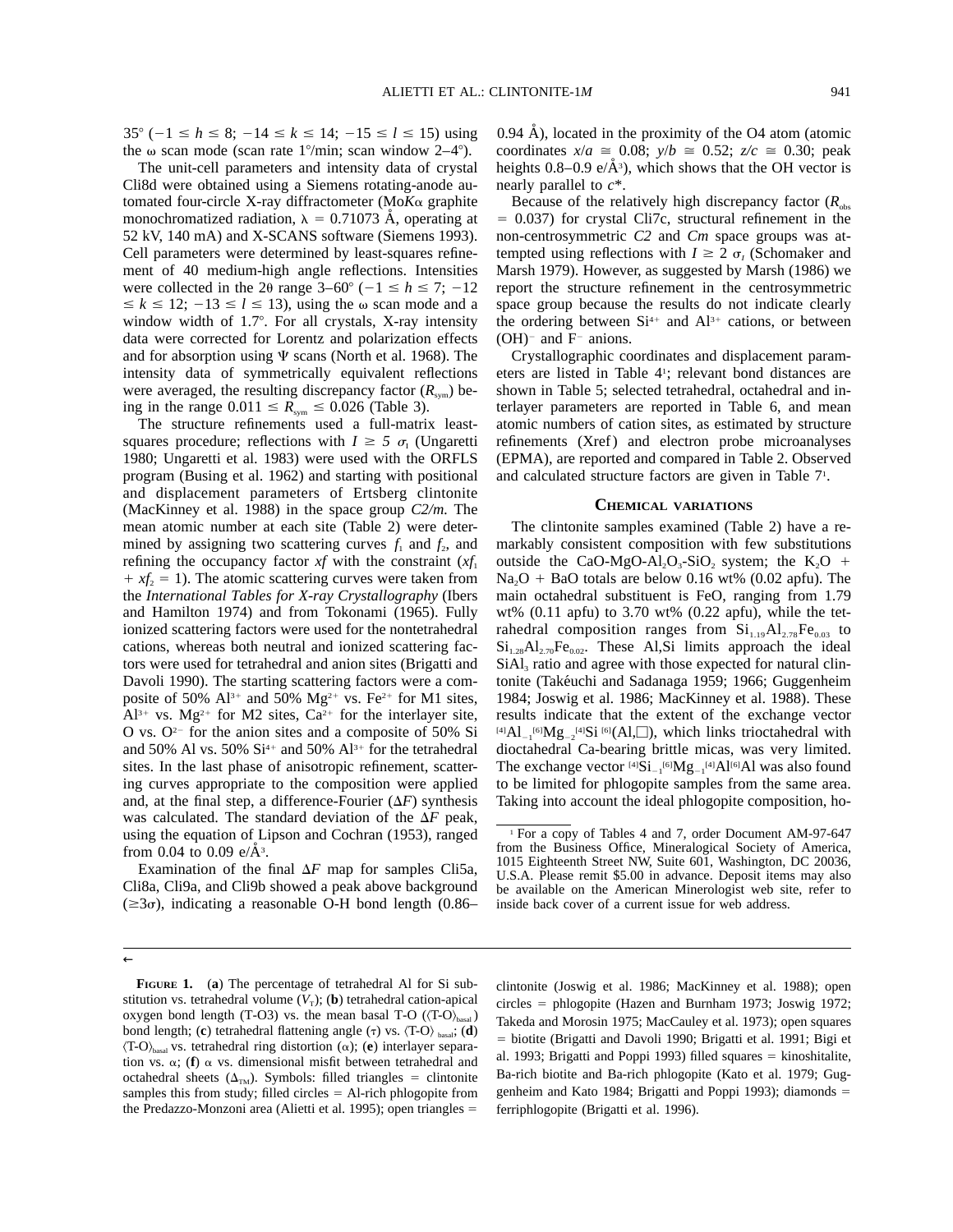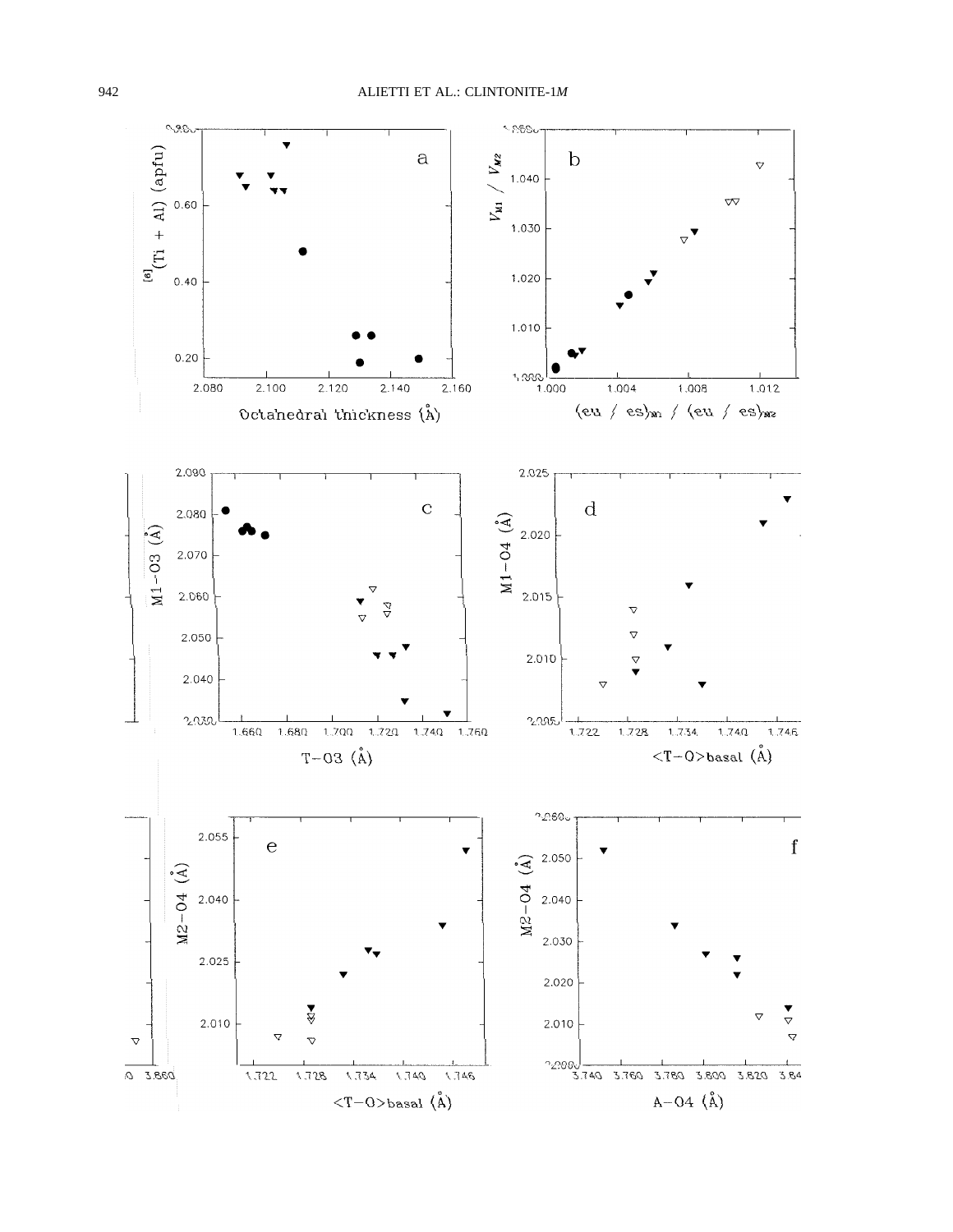mogeneous Al-rich phlogopite crystals show that  $Al^{3+}$  for  $Si<sup>4+</sup> tetrahedral substitution is mostly compensated by$  $Al^{3+}$  for  $Mg^{2+}$  octahedral substitution. Nevertheless, the limit of  $Al^{3+}$  tetrahedral substitution is below 38% of the site occupancy and agrees with the conclusions of Hewitt and Wones (1975), who stated that in synthetic phlogopite  $Al^{3+}$  occupancy does not exceed 45% (Table 1). The exchange vector  $[12]K_{-1}^{[4]}Si_{-1}^{[6]}Ca^{[4]}Al$  is unlikely both in phlogopite and in clintonite.

# **CRYSTAL STRUCTURE AND CRYSTAL CHEMISTRY Tetrahedral sheet and interlayer sites**

In the clintonite samples examined,  $[4]A^{3+}$  for  $[4]Si^{4+}$ substitution is close to 70% (Table 2). With respect to phlogopite and Al-rich phlogopite, this substitution produces an increase in the volume of the tetrahedral sites (Fig. 1a, Tables 1 and 6) and a consequent increase in the thickness  $(t_i)$  of the sheet (Al-rich phlogopite: 2.250  $\leq t_i$  $\leq$  2.259 Å; clintonite: 2.309  $\leq t_1 \leq$  2.329 Å). Note that the thickness of the sheet in Al-rich phlogopite is midway between that in phlogopite and clintonite. The mean basal T-O bond distances ( $\langle T-O \rangle$ <sub>basal</sub>) and the apical T-O3 increase from phlogopite to clintonite (Fig. 1b). However, the T-O3 distance increases less rapidly than  $\langle$ T-O $>_{\text{basal}}$ , and this generates regular and flatter tetrahedra (Fig. 1c): in the clintonite samples, edge length (ELD) and bond length (BLD) distortion (see Table 6) are less than 0.441 and 0.368%, respectively, and tetrahedral angle variance (TAV) varies between 0.0 and  $(0.5^{\circ})^2$ , whereas tetrahedral angle flattening  $(τ)$  varies between 108.9 and 109.4°. The increase in the  $\langle T-O \rangle$ <sub>basal</sub> value increases the lateral dimensions of the tetrahedral sheet. Thus, to link to the octahedral sheet, the tetrahedral sheet requires the tetrahedral rotation angle  $(\alpha)$  to approach its maximum value:  $23.1 \le \alpha \le 24.9^{\circ}$  (Fig. 1d).

In clintonite, the interlayer separation decreases on average by 0.6 Å with respect to the associated Al-rich phlogopite samples (Tables 1 and 6). Figure 1e also shows that, in brittle micas (clintonite and kinoshitalite) and in Ba-rich biotite, the reduction in the separation between two adjacent layers is inversely related to the  $\alpha$ angle, whereas in true micas (phlogopite, biotite, Al-rich phlogopite, and ferriphlogopite), a different trend is found. The behavior of the brittle micas can be attributed not only to the interlayer cation size and charge (mostly Ca in clintonite and, K and Ba in kinoshitalite) but also to the increase in the negative charge of the basal O atom plane. Furthermore, as observed by MacKinney et al. (1988), the interlayer cation in F-rich clintonite can sink into the silicate ring, thereby further reducing the inter-

 $\leftarrow$ 

layer separation. (In our crystals, the high values of the  $\alpha$  angle and the appreciable repulsion involving Ca and H cations reduced the Ca sinking into the cavity of the tetrahedral sheet.)

Figure 1f shows the relationships between the  $\alpha$  angle and the dimensional misfit between the tetrahedral and octahedral sheets  $(\Delta_{TM})$ . Toraya (1981) pointed out that a linear relationship exists between the  $\alpha$  angle and  $\Delta_{\text{TM}}$ : For true micas, linear regression gives  $\alpha = 35.44 \Delta_{TM}$ 11.09, whereas for synthetic germanium micas  $\alpha = 12.58$  $\Delta_{TM}$  + 4.30. For the data reported in Figure 1f, we obtained the following linear regression: For true micas (phlogopite and biotite)  $\alpha = 40.653 \Delta_{TM} - 13.519$ ,  $r =$ 0.955; for brittle micas (clintonite and kinoshitalite)  $\alpha =$ 19.773  $\Delta_{\text{TM}}$  – 0.709,  $r = 0.993$ . It would therefore appear that, in brittle micas, a smaller variation in the  $\alpha$  angle offsets a greater variation in  $\Delta_{TM}$  than in the true micas. Therefore, in brittle micas, additional tetrahedral distortion parameters, such as a greater corrugation of the basal O atom plane, are required to fit the sheets.

# **Octahedral sheet**

In clintonite, the presence of  $Al^{3+}$  in octahedral coordination reduces the dimensions of both M1 and M2 sites with respect to the  $Al^{3+}$ -rich phlogopite samples associated with them (clintonite:  $2.029 \leq \langle M1-O \rangle \leq 2.042$  Å, 2.020  $\langle M2-O \rangle \le 2.027$  Å; phlogopite: 2.066  $\le \langle M1-O \rangle$  $\leq$  2.072 Å; 2.064  $\leq$  (M2-O)  $\leq$  2.070 Å; Tables 1 and 5), with a consequent decrease in the thickness of the sheet (Fig. 2a). However, for clintonite, volumes and flattening angles  $(\Psi)$  of the trans M1 octahedral site are greater than those of the cis M2 site (Table 6). This is the ''normal'' ordering scheme, i.e., low-charged, large cations preferentially occupy M1 (Bailey 1984; Guggenheim 1984). To characterize the external distortion and the central cation off-center shift of both M1 and M2 polyhedra more accurately, ELD (edge length distortion) and BLD (bond length distortion) parameters (Renner and Lehman 1986) were calculated. In general, the ELD values of the larger M1 site are slightly greater than those of the M2 site. This is consistent with the greater angle variance and angle flattening. Figure 2b shows that, in Al-rich phlogopite, the volumes and distortions of the M1 and M2 sites are generally comparable, whereas in clintonite the increase in the M1 site volume correlates with an increase in its distortion. Nevertheless, in both micas the BLD parameter is greater for the M1 than for the M2 site, which indicates that the M1 cations have a greater off-center shift. This result is explained by the variation of individual octahedral bond distances. These distances respond

**FIGURE** 2. (a)  ${}^{[6]}A^{13+} + {}^{[6]}T_1^{4+}$  vs. the octahedral sheet thickness; (b) ratio between M1 and M2 volumes vs. the ratio between unshared (e<sub>u</sub>) and shared (e<sub>u</sub>) octahedral edges of both M1 and M2 sites; (**c**) M1-O3 vs. T-O3 bond length; (**d**) M1-O4 vs.  $\langle T-O \rangle_{\text{best}}$ ; (**e**) M2-O4 vs.  $\langle T-O \rangle_{\text{basal}}$ ; (**f**) M1-O4 vs. A-O4. Symbols: filled triangles = clintonite samples from this study; open triangles = clintonite from the literature (Joswig et al. 1986; MacKinney et al. 1988); filled circles = Al-rich phlogopite from the Predazzo-Monzoni area (Alietti et al. 1995).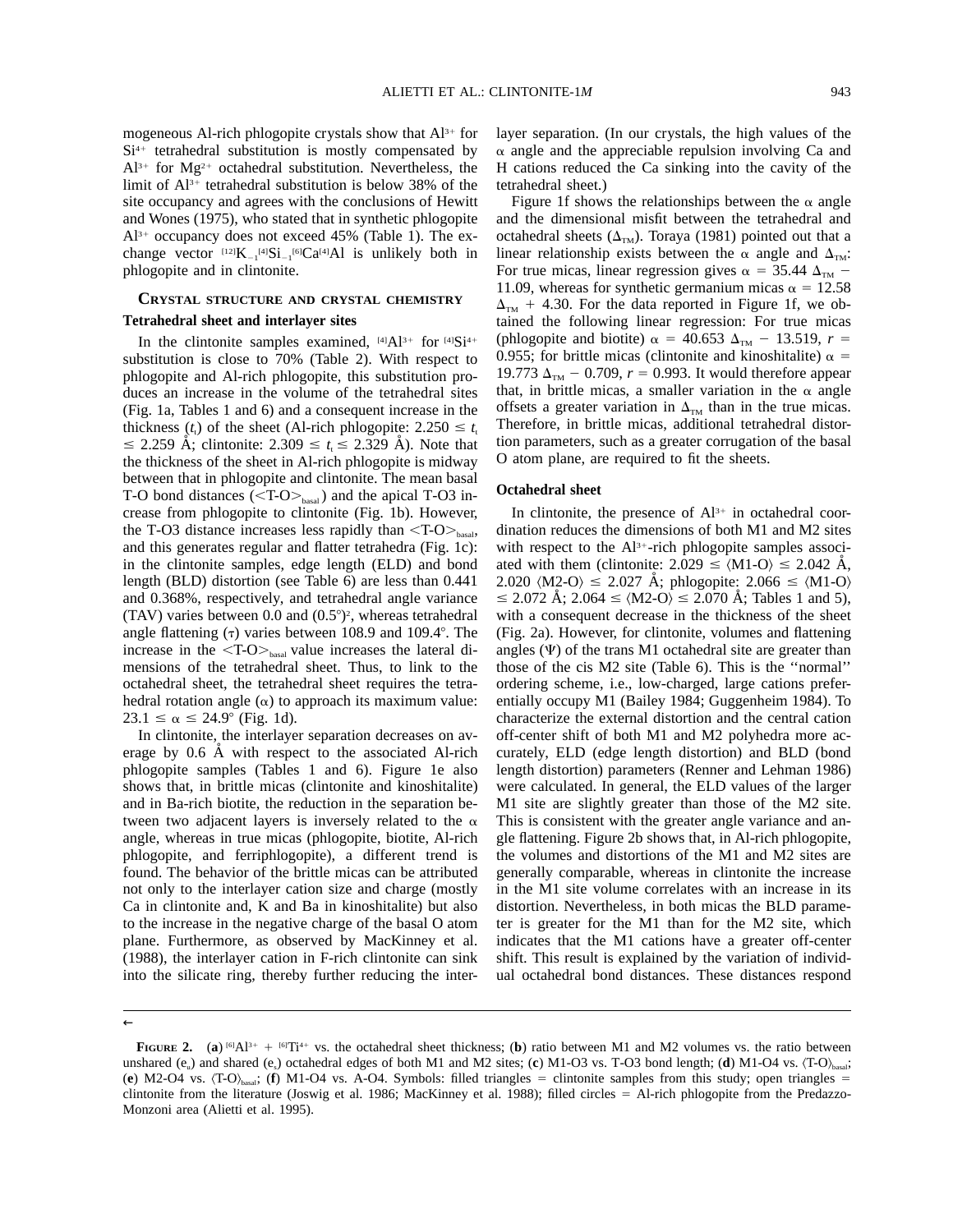differently to the increase in the lateral dimensions of the tetrahedral sheet; in particular, the M1-O3 distance decreases while M1-O4 and M2-O4 distances increase (Figs. 2c and 2d). Although the sum of bond distances  $[(T-O3) + (M1-O3)]$  remains virtually constant, M1-O3 and T-O3 distances are inversely linked; the T-O3 distance increases as a consequence of the Al for Si tetrahedral substitution, whereas distances M1-O3 (Fig. 2c) and M2-O3 decrease following the Al for Mg octahedral substitution. M1-O4 and M2-O4 bond distances are directly related to the increase in basal tetrahedral dimensions (Fig. 2d and 2e). Figure 2f shows that the increase in the M2-O4 (and also M1-O4) bond distance is inversely linked to the A-O4 distances. The lengthening of the M-O4 bond distances therefore requires an increase in the repulsion between the interlayer cation and  $H<sup>+</sup>$  associated with O4.

The compositional and structural characteristics of the clintonite samples from the Predazzo-Monzoni area and from the Adamello Massif suggest that they vary only slightly and differ little from that of the end-member. The limited extent of the exchange vector  $^{[4]}Al_{-1}^{[6]}Mg_{-2}$  $[4]$ Si $[6]$ (Al, $\Box$ ) can also be inferred, because the tetrahedral composition varies from  $Si<sub>1.19</sub>Al<sub>2.78</sub>Fe<sub>0.03</sub>$  to  $Si<sub>1.28</sub>Al<sub>2.70</sub>Fe<sub>0.02</sub>$ . The natural clintonite samples in this study do not have as large an Al content as the synthetic samples (Olesch 1975). Although closely associated with phlogopite in some rock samples, the exchange vector  $^{[4]}Al_{-1}^{[12]}Ca_{-1}^{[4]}Si$  $[12]K$  is unlikely in clintonite.

#### **ACKNOWLEDGMENTS**

We are grateful for the comments of two anonymous reviewers that stimulated us to reconsider some of our original conclusions. Financial support was provided by MURST and CNR of Italy. CNR is also acknowledged for the use of the ARL-SEMQ electron microprobe at the Department of Earth Sciences, Modena University.

#### **REFERENCES CITED**

- Alberti, A. and Gottardi, G. (1988) The determination of the Al-content in the tetrahedra of framework silicates. Zeitschrift für Kristallographie, 184, 49–61.
- Alietti, E. (1996) Exchange vectors  $K_{-1}Si_{-1}CaAl$  and  $Si_{-1}Mg_{-1}Al_2$  in phlogopites and clintonites: crystal chemical implications. P.h.D. thesis abstract, Plinius, 15, 65–69.
- Alietti, E., Brigatti, M.F., and Poppi, L. (1995) The crystal structure and chemistry of high aluminium phlogopite. Mineralogical Magazine, 59, 149–157.
- Annersten, H. and Olesch, M. (1978) Distribution of ferrous and ferric iron in clintonite and the Mössbauer characteristic of ferric iron in tetrahedral coordination. Canadian Mineralogist, 16, 199–203.
- Bailey, S.W. (1984) Crystal chemistry of the true micas. In Mineralogical Society of America Reviews in Mineralogy, 13, 13–60.
- $-$  (1988) X-ray diffraction identification of the polytypes of mica, serpentine and chlorite. Clays and Clay Minerals, 36, 195–213.
- Bigi, S., Brigatti, M.F., Mazzucchelli, M., and Rivalenti, G. (1993) Crystal chemical variations in Ba-rich biotites from gabbroic rocks of lower crust (Ivrea Zone, NW Italy). Contribution to Mineralogy and Petrology, 113, 87–99.
- Brigatti, M.F. and Davoli, P. (1990) Crystal structure refinements of 1*M* plutonic biotites. American Mineralogist, 75, 305–313.
- Brigatti, M.F. and Poppi, L. (1993) Crystal chemistry of Ba-rich trioctahedral micas 1*M.* European Journal of Mineralogy, 5, 857–871.
- Brigatti, M.F., Galli, E., and Poppi, L. (1991) Effect of Ti substitution in biotite 1*M* crystal chemistry. American Mineralogist, 76, 1174–1183.
- Brigatti, M.F., Medici, L., and Poppi, L. (1996) Refinement of the structure of natural ferriphlogopite. Clays and Clay Minerals, 44, 540–545.
- Bucher-Nurminen, K. (1976) Occurrence and chemistry of xantophyllite in roof pendants of the Bergell granite, Sondrio, northern Italy. Schweizerische Mineralogische und Petrographische Mitteilungen, 56, 413–426.
- Busing, W.R., Martin, K.O., and Levi, H.S. (1962) ORFLS, a Fortran crystallographic least-square program. U.S. National Technical Information Service, ORNL-TM-305.
- Donnay, G., Morimoto, N., Takeda, H., and Donnay, D.H. (1964) Trioctahedral one-layer micas. 1. Crystal structure of a synthetic iron mica. Acta Crystallographica, 17, 1369–1373.
- Foley, S.F. (1989) Experimental constraints on phlogopite chemistry in lamproites: 2. The effect of pressure-temperature variations. European Journal of Mineralogy, 2, 327–341.
- Guggenheim, S. (1984) The brittle micas. In Mineralogical Society of America Reviews in Mineralogy, 13, 61–104.
- Guggenheim, S. and Kato, T. (1984) Kinoshitalite and Mn phlogopites: Trial refinements in subgroup symmetry and futher refinement in ideal symmetry. Mineralogical Journal, 12, 1–5.
- Hazen, R.M. and Burnham, C.W. (1973) The crystal structure of one-layer phlogopite and annite. American Mineralogist, 58, 889–900.
- Hewitt, D.A. and Wones, D.R. (1975) Physical properties of some synthetic Fe-Mg-Al trioctahedral biotites. American Mineralogist, 60, 854– 862.
- Ibers, J.A. and Hamilton, W.C., Eds. (1974) International tables for X-ray crystallography, Vol. IV, p. 99–101. Kynoch, Birmingan, U.K.
- Joswig, W. (1972) Neutronenbeugungsmessungen an einem 1*M-*phlogopit. Neues Jahrbuch für Mineralogie Monatshefte, 1-11.
- Joswig, W., Amthaner, G., and Takéuchi, Y. (1986) Neutron diffraction and Mössbauer spectroscopic study of clintonite (xanthophyllite). American Mineralogist, 71, 1194–1197.
- Kato, T., Miura, Y., Yoshii, M., and Maeda, K. (1979) The crystal structures of 1*M* kinoshitalite, a new barium brittle mica, and 1*M* manganese trioctahedral micas. Mineralogical Journal, 9, 392–408.
- Lipson, H. and Cochran, W. (1953) The crystalline state. Vol. III. The determination of crystal structures. Bell and Sons, London.
- Loewenstein, W. (1954) The distribution of aluminum in the tetrahedra of silicates and aluminates. American Mineralogist, 39, 92–96.
- MacCauley, J.W., Newnham, R.E., and Gibbs, G.V. (1973) Crystal structure analysis of synthetic fluorophlogopite. American Mineralogist, 58, 249–254.
- MacKinney, J.A., Mora, C.I., and Bailey, S.W. (1988) Structure and crystal chemistry of clintonite. American Mineralogist, 73, 365–375.
- Marsh, R.E. (1986) Centrosymmetric or noncentrosymmetric? Acta Crystallographica, B42, 193–198.
- Meyrowitz, R. (1970) New semi-microprocedure for determination of ferrous iron in refractory silicate minerals using a sodium metafluoborate decomposition. Analytical Chemistry, 42, 1110–1113.
- Morandi, N., Nannetti, C., Pirani, R., and Resmi, U. (1984) La mica verde della roccia di contatto nell'area Predazzo-Monzoni. Rendiconti della Societa` Italiana di Mineralogia e Petrografia, 39, 677–693.
- North, A.C.T., Phillips, D.C., and Mathews, F.S. (1968) A semi-empirical method of absorption correction. Acta Crystallographica, A24, 351– 359.
- Olesch, M. (1975) Synthesis and solid solubility of trioctahedral brittle micas in the system CaO-MgO-Al<sub>2</sub>O<sub>3</sub>-SiO<sub>2</sub>-H<sub>2</sub>O. American Mineralogist, 60, 188–199.
- Olesch, M. and Seifert, F. (1976) Stability and phase relations of trioctahedral calcium brittle micas (clintonite group). Journal of Petrology, 17, parte 3, 291–314.
- Pouchou, J.L. and Pichoir, F. (1991) Quantitative analyses of homogeneous or stratified microvolumes applying the model ''PAP''. In K.F.J. Heinrich and D.E. Newberry, Eds., Electron probe quantification, p. 31–75. Plenum, New York.
- Renner, B. and Lehmann, G. (1986) Correlation of angular and bond length distortion in TO<sub>4</sub> units in crystals. Zeitschrift für Kristallographie, 175, 43–59.